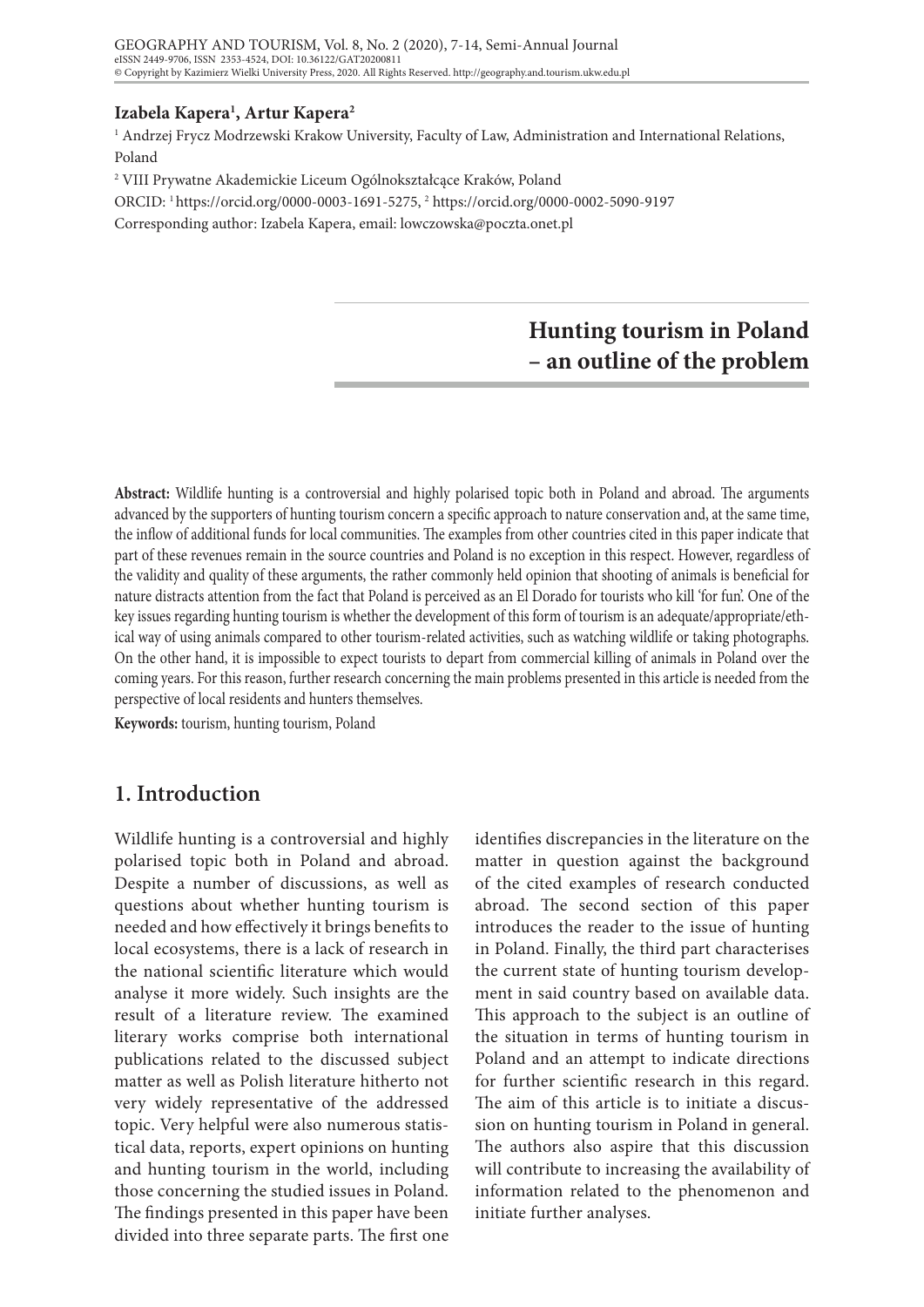## **2. Hunting tourism – problem overview**

Hunting has been practiced since the earliest times and is culturally rooted in societies around the world. Hunting practices pursued by the first European explorers and settlers in Africa were not controlled and had a devastating effect on several species of wildlife, which led to some of them becoming extinct and others, such as elephants, being substantially reduced in numbers (Lindsey, 2008).

Over the years, however, people still have not ceased to hunt, and the motivation to participate in hunting as such has evolved in many cases from the initial need to satisfy hunger to sports or hobbies for which specialised travel agencies are being established. What is more, the European Charter on Hunting and Biodiversity distinguishes between resident hunting and hunting tourism. The former stands for hunting "conducted by hunters within their country of residence, and most commonly in the area where they physically reside and have hunting rights. Emphasis is generally placed upon physical recreation, consumption, traditions, and management aspects of hunting (...). They usually do not require the services of hunting tour operators" (European Charter on Hunting and Biodiversity, 2007). On the other hand, "Hunting tourism is conducted by hunters who may sometimes travel considerable distances from their home and/or own hunting grounds, and often abroad, in order to hunt" (European Charter on Hunting and Biodiversity, 2007). Hunting tourism is sometimes presented as a form of nature tourism, and additionally, according to some, "if well regulated, (it) may be comparable to eco-tourism" (European Charter on Hunting and Biodiversity, 2007). The market for tourist hunting, like any other market, is influenced by supply and demand, costs and benefits, as well as national and international regulatory systems.

In regard to hunting tourism, specialised tour operators are called to deliver the service. They are "Agents or agencies that directly or indirectly provide services (guiding, outfitting, lodging, hunting opportunity) for hunter tourists" (European Charter on Hunting and Biodiversity, 2007). Their efforts are based on identification of the needs and motives of their customers. In general, the incentives of persons

undertaking hunting tourism activities are of various nature; moreover, there may be several types of hunters within the same area. Buckley and Mossaz (2015) draw the attention to the hunters who hunt to shoot as many animals as possible, the ones who hunt for meat and collect trophies or for the sake of legal or illegal trade. As the authors show, each of these groups may include residents of the area they are active in, legal commercial hunters who travel and pay for the hunt themselves, as well as poachers. However, hunting tourism is sometimes described as a consumption activity involving the acquisition of animals and stands in opposition to other wildlife tourism activities, such as nature watching or eco-tourism. In 2016, the Namibian trophy hunt generated approximately USD 431 million in revenue, of which about USD 72 million came from non-consumption tourism spending (MacLaren et al., 2019). When it comes to hunting at large, Europe is a diverse continent. Hunting systems, the role of hunters in society, their motivations, their traditions, and the way they perceive one another vary from country to country and from region to region (Hofer, 2002). It is estimated that in 2016 the hunt by EU customers generated, both directly and indirectly, USD 270 million (MacLaren et al., 2019). An analysis of the offers indicates that an average value of the hunt itself accounts for one third of the price, the next one includes travel costs, while additional expenses constitute the last third (Hofer, 2002). Safari Club International, an American organisation with more than 50 000 members (About Us, https://www.safariclub.org), often business owners and executives, reports that its members spend on average 37 days a year hunting, of which 21 outside the United States, spending on average USD 61 000 on travel-related costs (Lovelock, 2007). Hunting tourism is supported by a system of prizes and medals for hunters who demonstrate their skills in specific competitions. It is also complemented by various events, fairs and exhibitions, including the European Hunting Horn Championships. It is hard not to mention diverse customs, cuisine, gestures, words (the paint being game blood) and superstitions related to hunting. Despite various attempts to familiarise people with the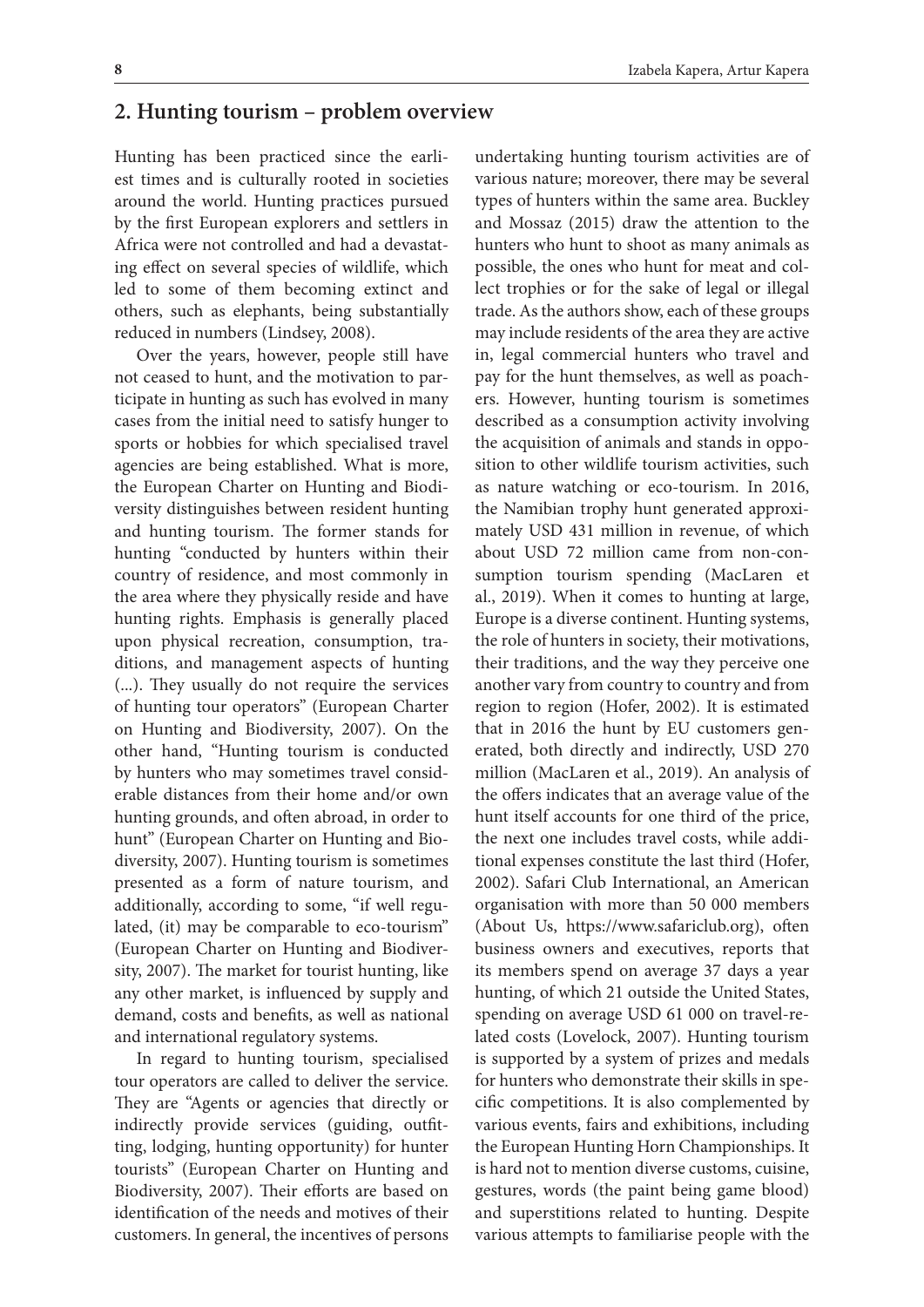phenomenon of hunting tourism and explain its main purpose, the activities related to it are accompanied by a number of controversies,

which are founded on ethical dilemmas and the uncertainty concerning its ecological, economic or social consequences.

manage wildlife populations. In the academic community, the arguments against hunting focus mainly on the fact that it involves killing.

## **3. Hunting tourism – the state of research on the subject undertaken in Poland**

Hunting tourism is one of the less researched forms of tourism and is often not identified as a tourist activity. When analysed from the perspective of this very industry, it is considered a niche market targeted at a group demonstrating relatively specific characteristics. In world literature, the scope of research on hunting tourism (though rarely encountered) is rather wide and concerns mainly analyses with respect to ethical consequences, economic viability with reference to sustainable development, or motivations and opinions of hunters and residents. The ethics and etiquette of hunting are also oftentimes presented in national literature. For example, such analyses in the context of concealing violence were performed by Urbaniak (2018) and Skubala (2012). Other than that, Rancew-Sikora (2009) tried to capture the reason for hunting. As for hunters' activities, including the frequency and length of trips, they were analysed by Maćkowiak and Budych-Tomkowiak (2012), while Piszczek (2013) focused on adapting the forest for qualified tourism. As noted in the introduction, the review of the literature on the subject allows one to see the polarisation in opinions on the evaluation of the studied phenomenon. On the one hand, the first two items mentioned above generally classify them as negative, but on the other hand there are voices supporting the practice of hunting tourism in Poland (Bukowska, 2009). Researchers argue about the ethical responsibility of people helping to restore and

Urbaniak (2018) points out that the strategies of actions proclaimed by hunting ethics and etiquette actually mask "killing animals for entertainment purposes, the feeling of possible mental discomfort during the acts of killing, the anachronism of environmental protection through destruction". The controversy becomes even more evident since the main objective of killing wildlife has moved away from the historical necessity of hunting to satisfy hunger towards sports and recreational activities. One should also bear in mind that hunting tourism appears in various planning documents concerning social and economic development, or those dedicated strictly to tourism in a given area, as a remedy facilitating economic improvement. Having said that, local communities are still not always favourable to the development of this form of tourism. Similar disproportions in the assessment of the phenomenon are visible even among the tourists themselves, including the representatives of the tourism industry. It so transpires that a part of said industry has become interested in consumer forms of tourism connected with wild animals (hunting) in general. In spite of such an extensive discussion, which has activated various environments in Poland as well, there is still a palpable lack of information and research on the actual impact of hunting tourism on the country's economy.

## **4. Results**

#### **4.1. Hunting in Poland**

For thousands of years, humans have played an important role in ecosystems, influencing processes in the natural environment. One of the manifestations of such activities is hunting management. Currently, the law on hunting in

Poland is based on the Act of 13 October 1995, hunting law (Ustawa z dnia 13 października 1995 r., Prawo łowieckie). As stated in the provisions of the Act, hunting means protection of wild game (animals) and management of their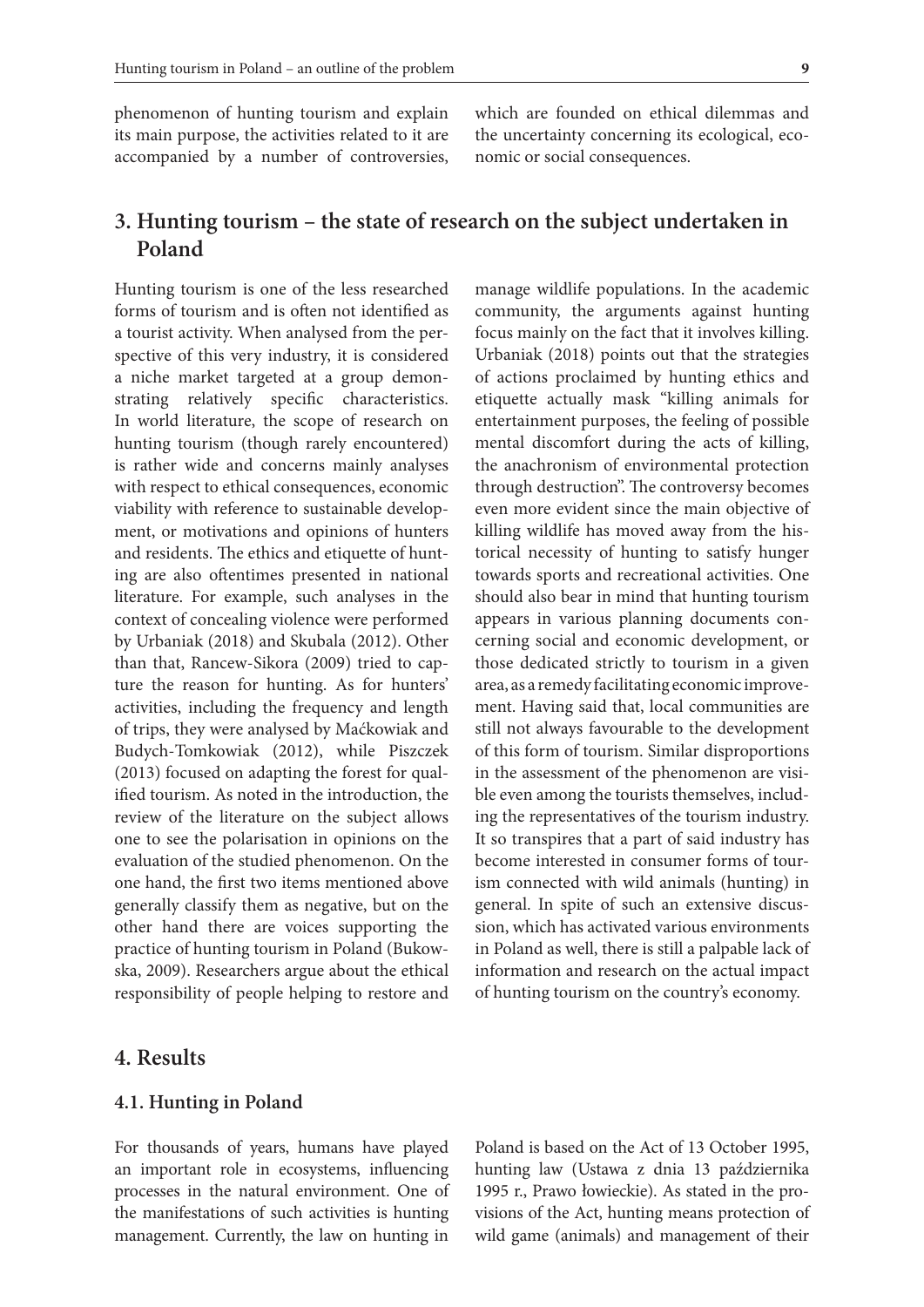resources in accordance with the principles of ecology and rational agricultural, forestry and fishery management. At present, the Ministry of Climate is responsible for shaping the legal norms concerning hunting in Poland. What is more, it is also accountable for regulations concerning, among others, the list of game species and hunting plans, qualifications of game wardens and exams for entrepreneurs providing tourist services in the field of hunting organisation. The hunting industry is managed by the Polish Hunting Association, although other entities are also involved in the implementation of tasks in its scope. The State Game Warden is responsible for monitoring the implementation of the Act. Apart from observing the regulations, the hunter's conduct is determined by the documents of ethical nature, created under the Polish and international law (Collection of Ethical Principles and Hunting Traditions, European Code of Conduct on Hunting, CIC). The first document, published on the website of the Polish Hunting Association, includes a provision stating the following: "The hunter does not seek material benefits in hunting, as hunting cannot be a means to achieve them" (https:// www.pzlow.pl/kultura/). The basic organisational unit within the Polish Hunting Association is hunting clubs. According to data from Statistics Poland and the state itself, there were 2 592 hunting clubs in Poland in 2019, which had a total of 126 583 members (GUS, 2019). The number of hunting clubs and their members is visibly growing (Table 1), both the highest values being noted in the Mazowieckie voivodeship. The minimum age of hunters in Poland is 18 (as of 15.04.2020). FACE (Federation of Associations for Hunting and Conservation of the EU) claims that "the law in Poland is unjustly discriminatory in this regard" (FACE Statement, Proposal to allow U-18s participate in hunting in Poland, 2020), and hunters themselves try to persuade said organisation to change this rule by explaining that they do not "teach others to kill for pleasure" (Myśliwi chcą by dzieci mogły brać udział w polowaniach, 2019).

According to Art. 42 of the Act of 13 October 1995, hunting law (Ustawa z dnia 13 października 1995 r. Prawo łowieckie), there are only three groups of people who are allowed to hunt. The first one consists of the members of the Polish Hunting Association (PZŁ). The second

one includes the foreigners who are EU citizens, provided that they are authorised to hunt in a Member State and passed a supplementary examination on the provisions concerning the rules and conditions of hunting, the list of game species and hunting seasons. The third group that may hunt in Poland constitutes foreigners who bought a hunt from an entrepreneur conducting business activity in the field of hunting, consisting in the provision of tourist services that covers the hunting carried out on the territory of the Republic of Poland. Should that not be the case, said foreigner needs to have the consent of the minister in charge of the environment to become authorised to hunt (Art. 43, §1 of the Act). In 2018/2019, the list of major game species that may be shot was enlarged to include deer, hares, partridges and pheasants. At the same time, the following animals were removed from the list: fallow deer, roe deer, wild boar and foxes. As shown in Table 2,during the years 2018/2019, of all the major game species (elk, fallow deer, mouflons, deer, roe deer, boar, foxes, hares, pheasants, partridges, ducks), the ones most often shot wereboar (266 047) and roe deer (210 133). Compared to the previous period (2017/2018), the shooting of deer, hares, pheasants and partridges increased.

**Table 1**. Hunting clubs and their members (in thousands) in Poland, 2010–2019 (based on GUS, 2019)

| Year | Number of clubs | Total members |
|------|-----------------|---------------|
| 2010 | 2 5 3 3         | 109 325       |
| 2015 | 2.554           | 118 362       |
| 2018 | 2 5 5 8         | 125 137       |
| 2019 | 2.592           | 126 583       |
|      |                 |               |

The value of game purchase in 2018 amounted to PLN 102 449,3 thousand (GUS, 2019) and, similarly to the number of hunting clubs, the number of their members rose compared to the previous year. The activity and functioning, as well as the implementation of their statutory tasks by the relevant entities within the framework of hunting economy, was subject to the NIK audit which "revealed a number of substantial irregularities at all stages of hunting economy covered by the audit, both in terms of its organisation and implementation" (NIK, Informacje o wynikach kontroli prowadzenie gospodarki łowieckiej, 2015).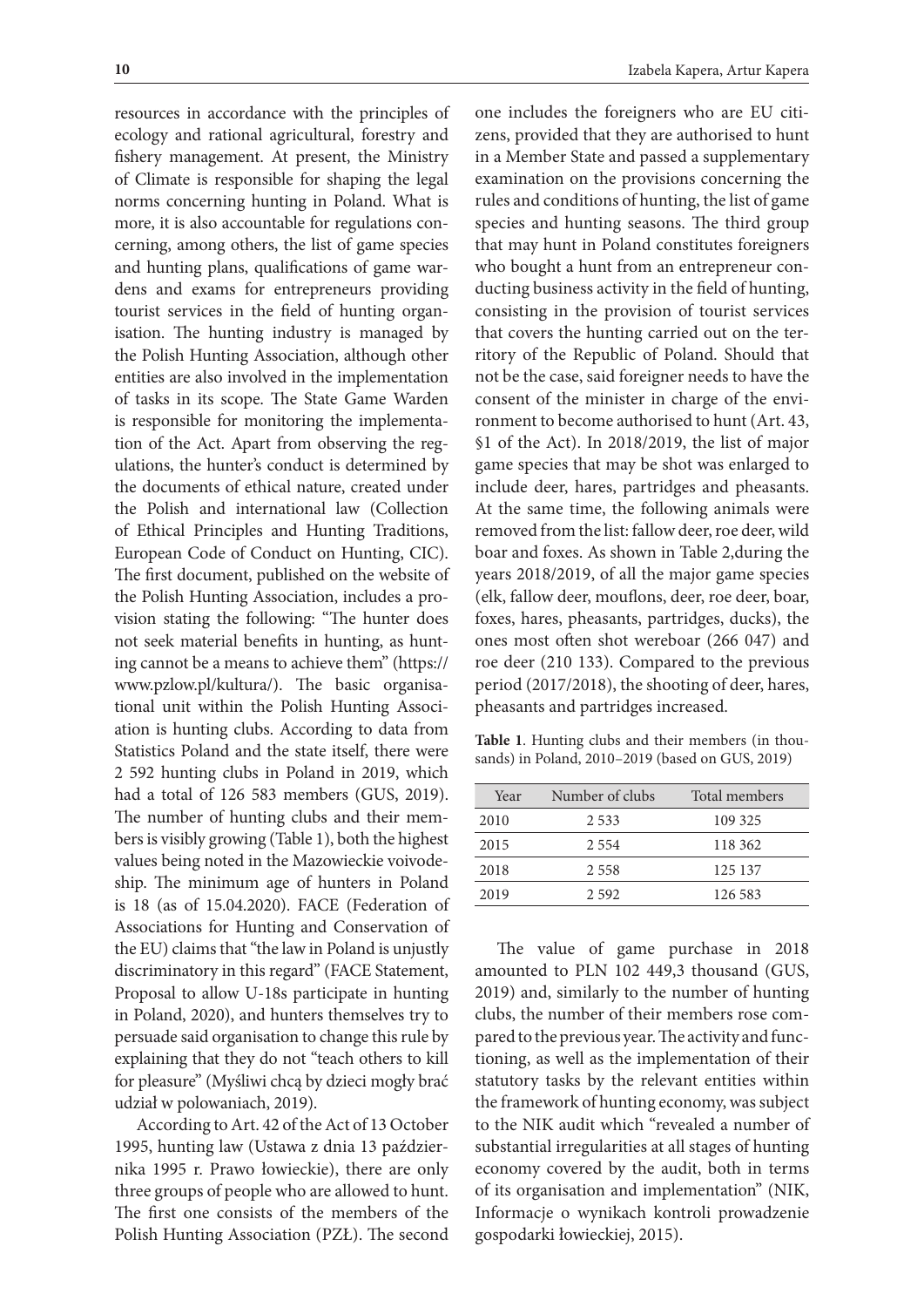| Listing     | 2015/2016 | 2017/2018 | 2018/2019 |
|-------------|-----------|-----------|-----------|
| Elk (moose) |           |           |           |
| Fallow deer | 9.6       | 9.5       | 9.0       |
| Deer        | 89.3      | 94.4      | 95.4      |
| Roe deer    | 203.4     | 214.8     | 210.1     |
| Boar        | 342.1     | 341.4     | 266.0     |
| Foxes       | 159.5     | 154.5     | 153.8     |
| Hares       | 15.2      | 10.7      | 13.4      |
| Pheasants   | 128.5     | 102.4     | 102.9     |
| Partridges  | 2.7       | 2.1       | 2.3       |

**Table 2**. Shooting of major game species in thousands of heads1 (based on GUS, 2019)

<sup>1</sup>The data do not include animal breeding centres run by scientific and didactic institutions.

#### **4.2. Hunting tourism in Poland**

Hunting tourism finds its enthusiasts in Poland as well. Said country is in this regard an attractive market for both domestic hunting tourists and those coming from abroad. On the website of one of the travel agencies revolving around hunting tourism one can read that 700 hunters from abroad come to Poland every year (http://hummeltravel.pl). In the case of other agencies, for example, Art-Hubert provides services to about 120 hunters in the Podkarpacie region and about 300 nationwide. In turn, BPD "Bieszczady" serves about 200 hunters (Przystanek Podkarpacie, 2016). In terms of the regions' agencies, the hunters come on average for 5 days of their stay, and only around 10% of their customers are interested in sight-seeing (Przystanek Podkarpacie, 2016). Rancew-Sikora (2009), while also referencing research by other authors, points out that half of all Eurasian offers are sales proposals from Poland and Hungary. Both countries sell 30–40 thousand hunts to foreign tourists annually. However, as the author herself notes, the situation is changing due to competition from other countries, including Belarus. Hunters from Denmark, Norway and Sweden are keen to come to Poland to hunt due to the price, communication accessibility and availability of game. It became apparent that the tourists also happen to travel from Poland not only to nearby countries (Slovakia, Belarus, Ukraine, Romania, Russia, Norway) but also to the African continent, e.g. to hunt in Mozambique, Cameroon or Namibia.

In order to promote joint hunting expeditions to the farthest corners of the globe, the Polish Safari Club was established. The purpose of the Diana Club of the Polish Hunting Association, on the other hand, was to popularise hunting among women, which resulted in 141 women belonging with the club in 2017 (https://www.pzlow.pl/jak-zostac-mysliwym/ kluby/klub-dian/Turystyka.łowiecka). As an illustration, the share of women participating in hunting in the United States is at the level of 7%, with 1–4% being the average for Europe (Rancew-Sikora, 2009). The Bukowska survey carried out in accommodation facilities in the Pilczycki forest, aimed at hunters specifically, shows that the age of a qualified hunter ranged from 37 to 70 years old, with an average age of 45–50 years, whereas the hunters aged 25–30 accounted for 3% of the whole studied group. Men represented a large majority (98%) of qualified hunters, while women usually came to hunt as accompanying persons (Bukowska, 2009).

The duration of the hunt and the hunters' preferences for game species were of various nature. Research by Maćkowiak and Budych-Tomkowiak (2012) indicates that 53.3% of the members of hunting clubs from the Wielkopolskie voivodeship go on a oneday hunt. The rest take part in longer trips. Moreover, the study conducted among the members of PZŁ showed that hunters are most willing to hunt wild deer and roe deer, killing an average of 130 animals from this group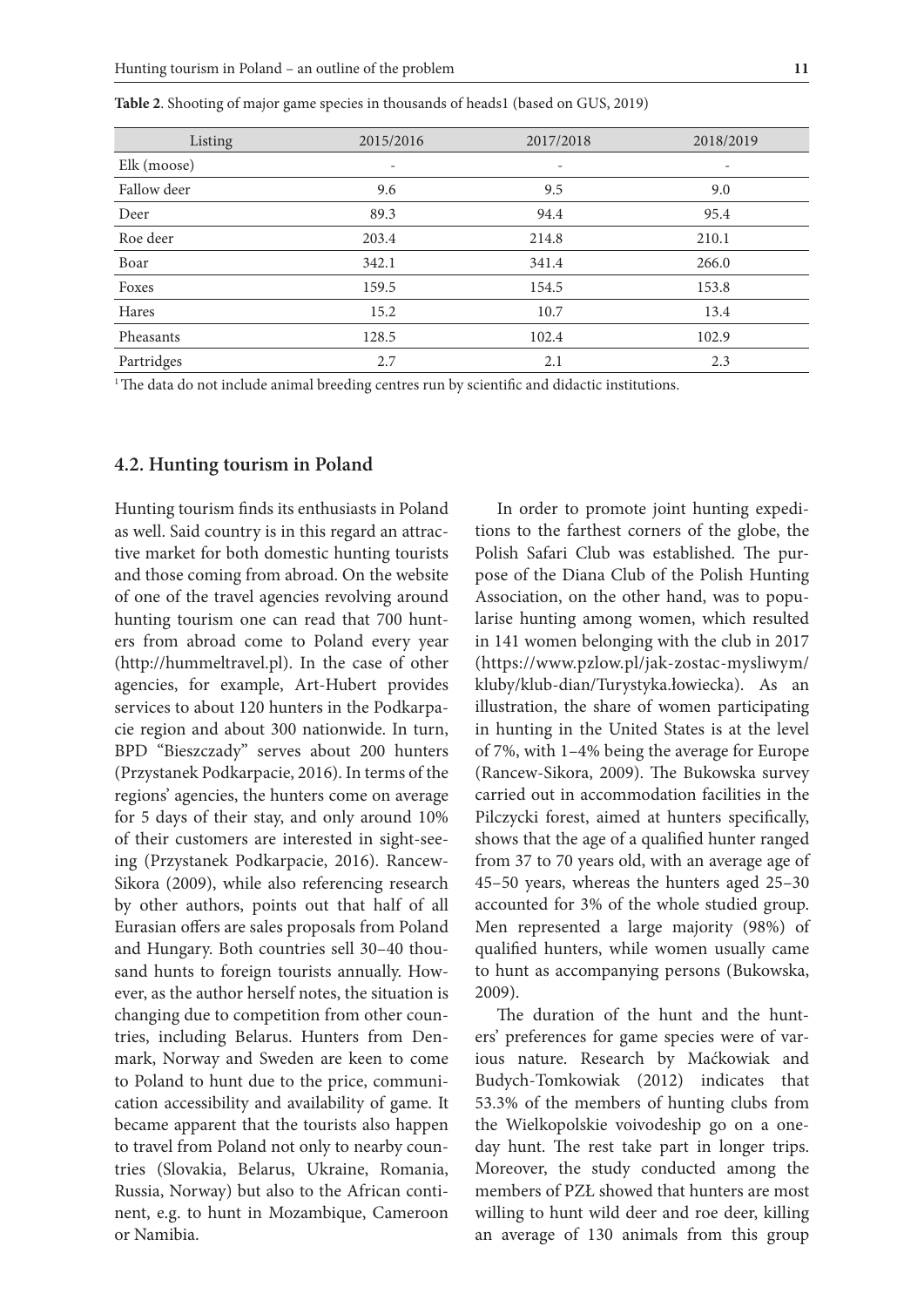during their lifetime (Rancew-Sikora, 2009). In the case of commercial hunting, the price depends on animal species (rarity, difficulties in obtaining, quality and size of trophies). The issues of trophy valuation are regulated by the Regulation of the Minister of the Environment of 19 May 2005 on the method of valuation and registration of hunting trophies. Hunting trophies are recorded in the Central Registry of Hunting Trophies. Generally, the hunting package includes multiple services, e.g. housing (accommodation, meals, registration fees), organisation of individual hunting (shooting, preparation of the fishery, providing a guide during the hunt, initial preparation of the trophies, valuation and evaluation of the trophies, transport services). According to the regulations applicable in Poland, an entrepreneur who undertakes and performs an economic activity consisting in the provision of tourist services that cover hunting carried out on the territory of the Republic of Poland and hunting abroad is obliged to pass an examination on the

### **5. Discussion**

In July 2015, a lion named Cecil was killed by a hunter. This caused a public outrage and led to a discussion about the trophies and techniques used by hunters (in this case – luring the lion out of the park). In fact, however, the problem is more complex and concerns a number of aspects, be they ethical, environmental or economic. The voices of hunting tourism opponents are being heard ever more frequently in Poland, which causes a reaction of its supporters. The discussion between supporters and opponents of hunting tourism starts with arguments related to nature conservation and additional funds for local communities. The arguments for the development of hunting tourism as a tool for the protection of wildlife and a source of income for local communities are central to many debates.

Pabian (2017) points out that hunting organised in different parts of the world is not fully compatible with the ideas of ecotourism and sustainable development. Despite the best efforts of the hunting industry to promote it as environmentally friendly, unregulated hunting has unfortunately had a considerable impact on knowledge of hunting and nature protection rules or employ a person meeting this condition by the Act of 13 October 1995, hunting law (Ustawa z dnia 13 października 1995 r. Prawo łowieckie). This examination is conducted by an examination committee appointed by the minister in charge of the environment. However, should there be no plans to ban commercial hunting in Poland in the coming years (despite the fact that such initiatives are sometimes undertaken worldwide), the need to deepen natural knowledge and create a system enabling hunters to improve their education in this respect at the level of the hunting clubs is becoming more and more evident (Gwiazdowicz, 2012). Such an observation is supported by examples of rather surprising mistakes made by certain hunters, featured in the press (Kulka, 2020). Apart from the need for better education, there is also a postulate for broader monitoring of hunting tourism in Poland and greater availability of information on the extent of the phenomenon.

certain endangered species (Lovelock, 2007). During collective hunting, in addition to killing wildlife, other species of fauna and flora are disturbed, and hunting equipment can interfere with wood felling, cane cleaning and crop mowing, which often generates conflicts between a forest and hunting grounds (Piszczek at al., 2013). The counterarguments therefore concern the decrease in the number of predators and increased pressure from man, threatening wildlife all over the world. Additionally, opponents of hunting tourism and hunting itself draw the attention to a small percentage of hunters with reliable knowledge of natural interdependence (Urbaniak, 2018). The supporters of hunting tourism argue that hunting tourists contribute relatively large amounts to the local economy and the communities themselves, who by spending their money support the hotel, catering, retail and transport industries, and also pay licence fees and employ guides. There are opinions that these activities allow more money to be spent on nature conservation, and improved protection leads to an increase in the number of animals, which in turn allows for more hunt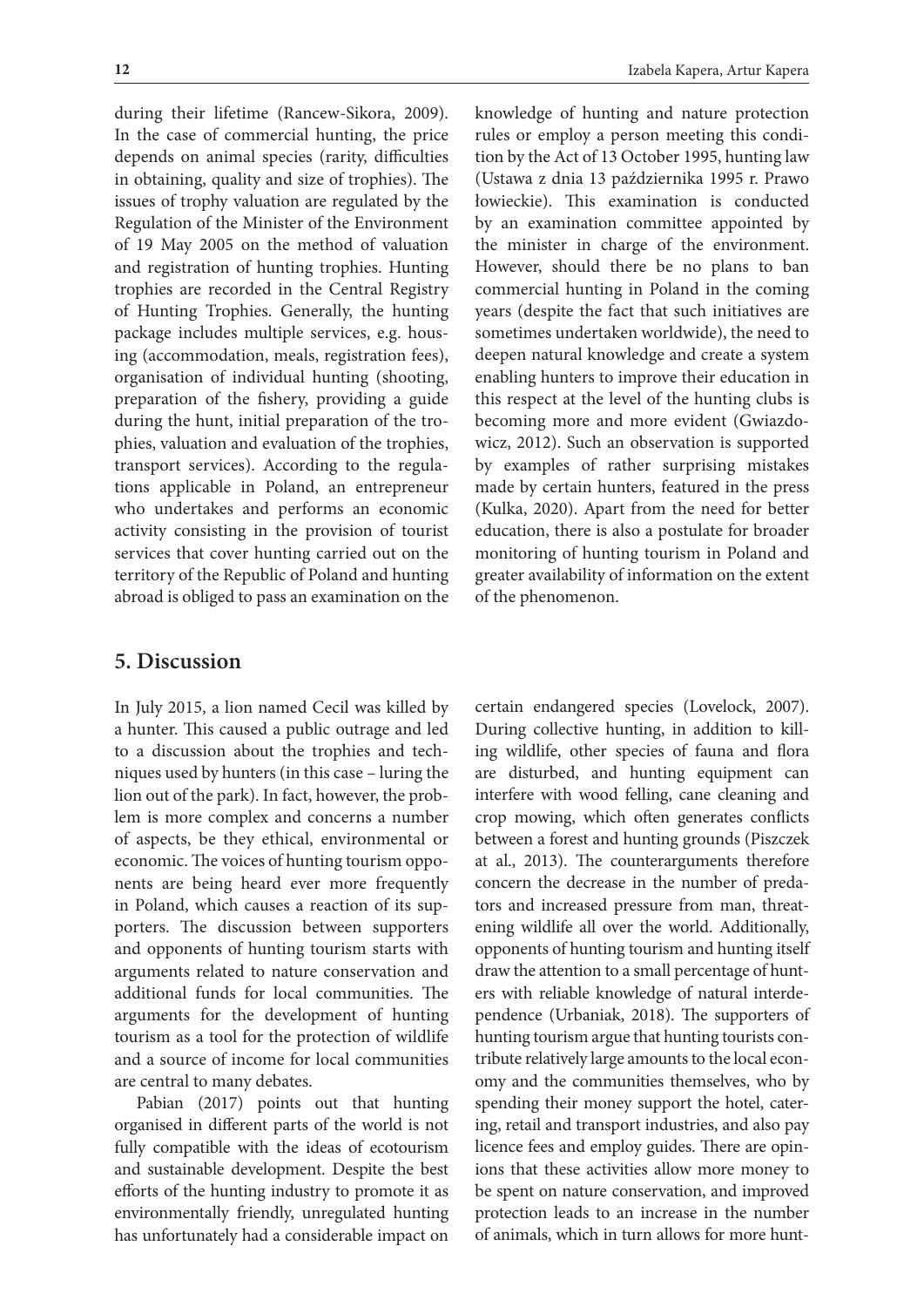ing opportunities and thus more funding and support for local communities. For this reason, hunting may be seen by tourists (hunters) as a sustainable activity, and the belief that their funding increases the efforts to protect nature makes it possible to kill even more animals. The economic impact and benefits for local tourism providers, communities and regional economies are more frequently used by hunter tourists to justify their actions. At the same time, only one third of the income remains in countries, generating very little in relation to the region's GNP, although this proportion depends on a number of factors (Lovelock, 2007).

Hunting trophies and other animal souvenirs are a separate issue of discussion. The

## **6. Conclusions**

One of the key issues in hunting tourism is whether the development of this form of tourism is an adequate/appropriate/ethical way of using animals compared to other tourism-related activities, such as watching wildlife or taking photographs. While the answer seems obvious, it can be assumed that no radical changes nor a departure from commercial killing of animals should be expected in Poland over the next few years. The opinion regarding the 'salutary' (for nature) animal shooting rather often distracts attention from the fact that the country is seen as an El Dorado for tourists who kill 'for fun'.

payment of wildlife trophy fees and licences demonstrates the ability to contribute to nature conservation programmes, but the extent to which local communities and nature conservation programmes are supported in this way depends largely on the model of revenue collection and spending systems adopted in a given area (Lovelock, 2007). It is difficult not to notice that the tourist demand for animal souvenirs is often accompanied by illegal hunting or poaching, which has been and still is a visible practice, occurring even in countries where hunters are subject to considerable public control and enforcement and penalties for non-compliance are high (Bauer and Herr, 2004).

The nature conservation approach is followed by other arguments related to taking care of local communities by providing them with additional, considerable income. The examples from other countries mentioned in the paper indicate that only a certain part of this income stays in the source countries. Poland is no exception in this respect. Nevertheless, with regard to the country, further research concerning the main problems presented in this article is needed from the perspective of local inhabitants and hunters themselves.

## **References**

Bauer J., Herr A., 2004. Hunting and fishing tourism. In Wildlife Tourism: Impacts, management and planning. Common Ground Publishing, Altona, 57-77.

Buckley R., Mossaz A., 2015. Hunting tourism and animal conservation. Animal Conservation 18(2), 133–135.

- Bukowska P., 2009. Myśliwstwo turystyka dla osób w każdym wieku. [In:] Muszkieta R., Żukow W., Napierała M. (Eds.), Społeczne i ekonomiczne aspekty turystyki i rekreacji. Wielkopolska Wyższa Szkoła Turystyki i Zarządzania w Poznaniu, Wyższa Szkoła Gospodarki w Bydgoszczy, 93-99 [In Polish].
- European Charter on Hunting and Biodiversity, 2007. Issue 7, revised. Council of Europe, Strasbourg, https:// rm.coe.int/168074649f/.
- GUS, 2019. Rocznik statystyczny leśnictwa, 2019. Główny Urząd Statystyczny, Warszawa [In Polish].
- Gwiazdowicz D.J., 2012. Łowiectwo a ochrona przyrody. [In:] Gwiazdowicz D.J. (Ed.), Problemy współczesnego łowiectwa w Polsce. Oficyna Wydawnicza G&P, Poznań, 89-114 [In Polish].